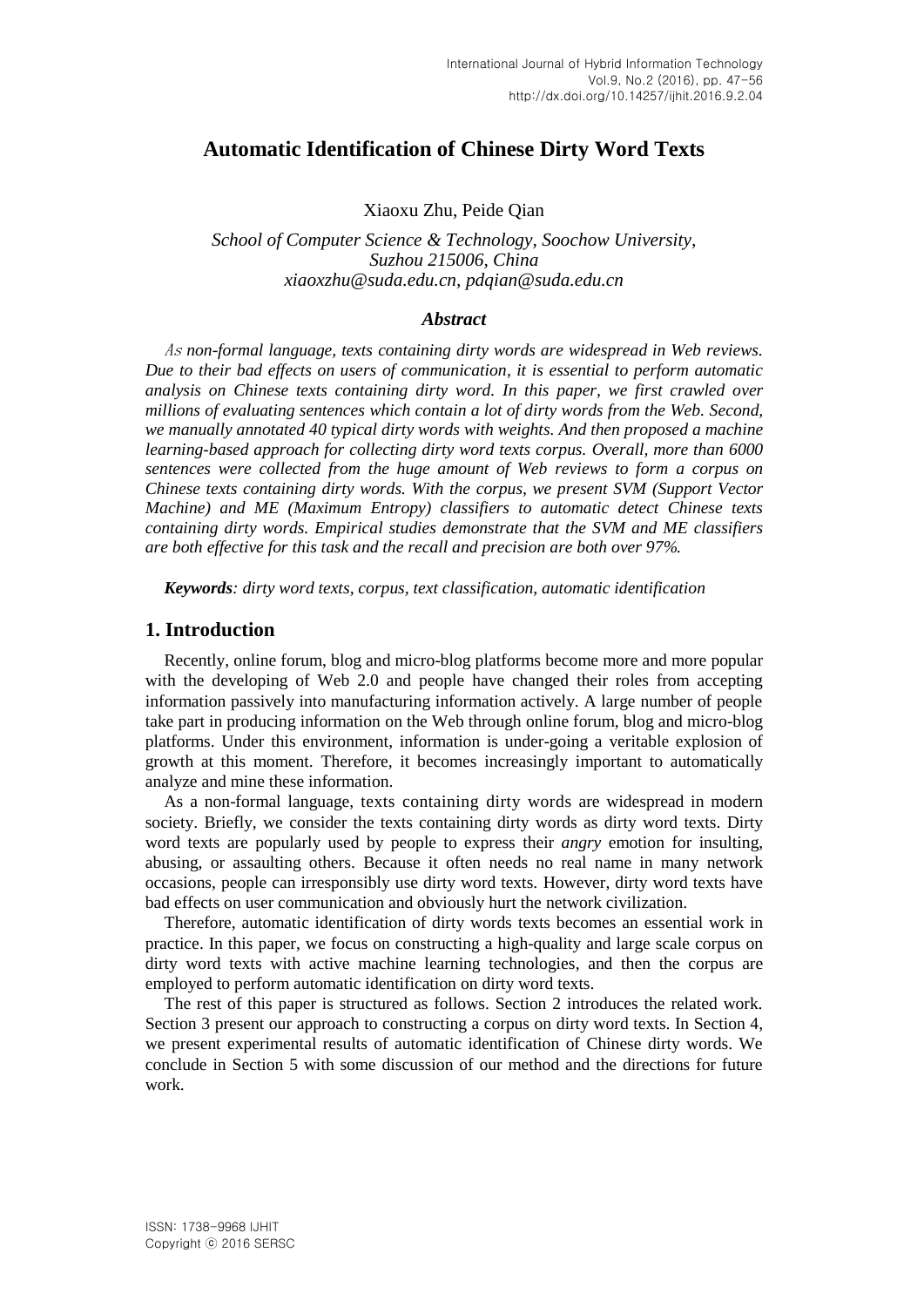## **2. Related Work**

Nowadays, many on-line games, forums have provided some functions for detecting dirty words. Their methods are mainly based on a dirty word dictionary, and the user's input words will be matched with the words in the dictionary. First, a word segmentation system is employed to split the user's input text. Then, the segmentation results will be matched with the words in a dirty word dictionary. If a dirty word is found, the entire user's input text would be abandoned, or the dirty words would be replaced with asterisks. Due to the limited coverage of the dirty word dictionary and the complexity of expressing dirty word in languages, the dictionary matching approach often suffers from both low precision and low recall. Thus it sometimes confuses the normal users" information.

Let's give an example of mistaken identification as follows. Figure.1 shows the results of handling dirty words in a well-known gaming platform. The last sentence in Figure.1 is "你不要觉得我傻, 逼着我下棋". The character "逼" is considered as a dirty word in the dictionary, so it is amended by replacing two asterisks. However, it isn't a dirty word in this sentence due to the word disambiguation.

Automatic identification of dirty word texts can be considered as a specific application of sentiment analysis. As a pioneering work, Pang, *et al.,* [1] apply machine learning methods to perform sentiment classification. They use different features and three machine learning methods to perform sentiment classification: NB (Naive Bayesian), ME (Maximum Entropy), and SVM (Support Vector Machine). They find that using unigram features yields the best performance in sentiment classification. Furthermore, they find that using the Boolean weights performs better than using TF-IDF (term frequency inverse document frequency) weights. Cui's [2] experiments show that when the training corpus is small, unigram is the dominant, but when the training corpus increases, bigram, trigram and n-gram  $(n > 3)$  features play an increasingly important role. Ng's [3] experiments find that using bigram and trigram features together with unigram entries can improve the classification performance of SVM.

| 服务器端版本号:XQ So 1.40<br>玩家消息<br><b>BARBOR</b> | 说:哈哈,你是一个傻**     |
|---------------------------------------------|------------------|
| 玩家消息                                        | 说:hha            |
| 玩家消息                                        | 说:学习啊            |
| 玩家消息                                        | 说:下棋不怕输,只怕对家是头猪  |
| 玩家消息                                        | 说:刚会的            |
| 玩家消息                                        | 说:怎这样啊           |
| 玩家消息                                        | 说:你不要以为我傻,**着我下棋 |

**Figure 1. A Typical Example of Mistaken Identification**

Generally, corpus plays an important role in sentiment analysis. Swapna Somasundaran [4] introduces the detail, precautions and specification of manual annotation on emotion corpus, and they explain how to train the annotators of work. They also describe the evaluation methods to measure the degree of unity between the annotators. Wiebe [5] describe the MPAQ (multiple-perspective QA) corpus' manual annotating process in detail.

Manually annotating corpus is very expensive and time-consuming. To reduce the annotation cost, we exploit active learning approach to help constructing the corpus on dirty word texts. Here, active learning is an effective technology for data mining from lots of unlabelled data. This method is reported to be rather effective in text classification [6].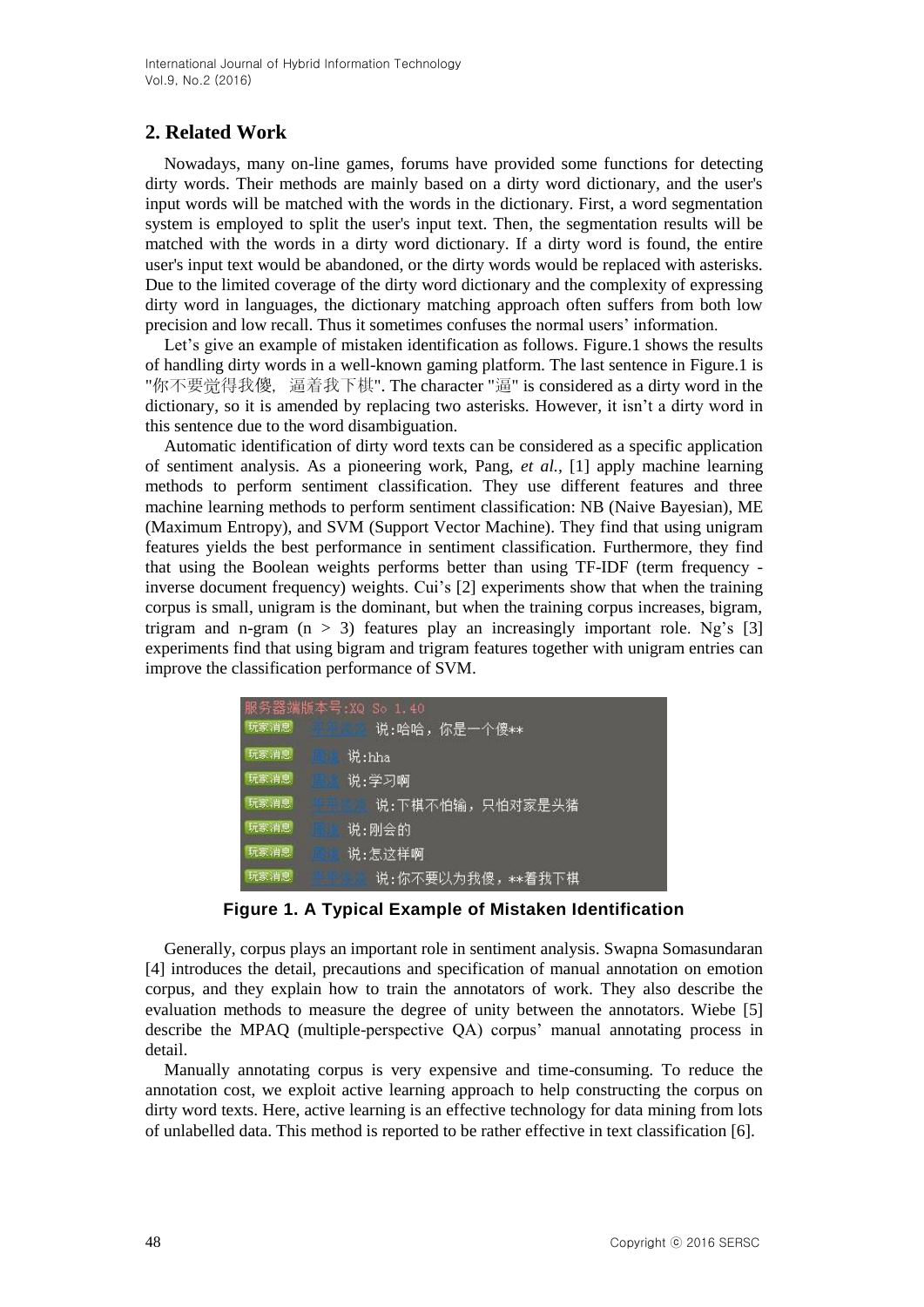## **3. Constructing the Corpus on Dirty Word Texts**

The corpus on dirty word texts corpus is beneficial to the research on sentiment analysis. Manually annotating the corpus is a time-consuming working, but it is easy to get a large number of review texts through Web. It is possible to build variety corpus with machine learning. Here, a high-quality and large-scale corpus on dirty word texts is constructed through active machine learning.

## **3.1. Dirty Word Texts**

Generally, Chinese dirty words can be summarized as the following five categories as reported by Liao [7]: (1) The text is about sex organs and sexual behavior of male or female. (2) The text is about the speaker considers himself as the other side"s eldership. (3) The text is about the speaker abuses the others as animal. (4) The text is associated with the others with foul things. (5) The text is about blasphemy and curses. Among them, (1-5) are considered as apparent dirty words and (2) is considered as implicit dirty words. This paper mainly focuses on apparent dirty words.

### **3.2. Collecting Review Texts**

We collect our data from Baidu Tieba [8] which is a huge Chinese Web community and an online communication platform for those peoples who are interested in the same topic. There are plenty of actual evaluating texts which include a large amount of dirty word texts.

The data structure of Baidu Tieba"s post is analyzed, and then a crawler is designed and implemented to automatically get evaluating texts from Baidu Tieba. A number of HTML pages are automatically collected by the crawler. The regular expression technology is used to extract evaluating texts from the HTML pages. Some html tags in evaluating texts are handled. For example, the tag "&nbsp" is replaced by a space character. The collected texts are split into sentences with period, question mark, exclamation mark or a line break. If a sentence has more than 1000 words or hasn"t any Chinese characters, it will be abandoned. Finally, we obtain 1,736,722 review sentences which constitute a review text corpus.

These sentences are segmented by the Stanford Word Segmenter [9]. We further check the distribution of words frequencies in the corpus after word segmentation. A plot of word frequencies is presented in Figure 2. From this figure, we can see that the distribution of word frequencies follows Zipf"s law [10], which confirms a proper characteristic of the collected corpus.

#### **3.3. Solution**

Natural language words are often ambiguous and the combinations between words are full of variant. Therefore, it is difficult to achieve a high quality of dirty words recognition only based on keywords. If a high quality dirty word texts corpus is constructed on the basis of mass texts, the features of dirty word texts will be extracted and mined easily. A novel method is designed for collecting dirty word texts from the mass texts depending on active machine learning. Figure 3 gives the architectural overview of our method.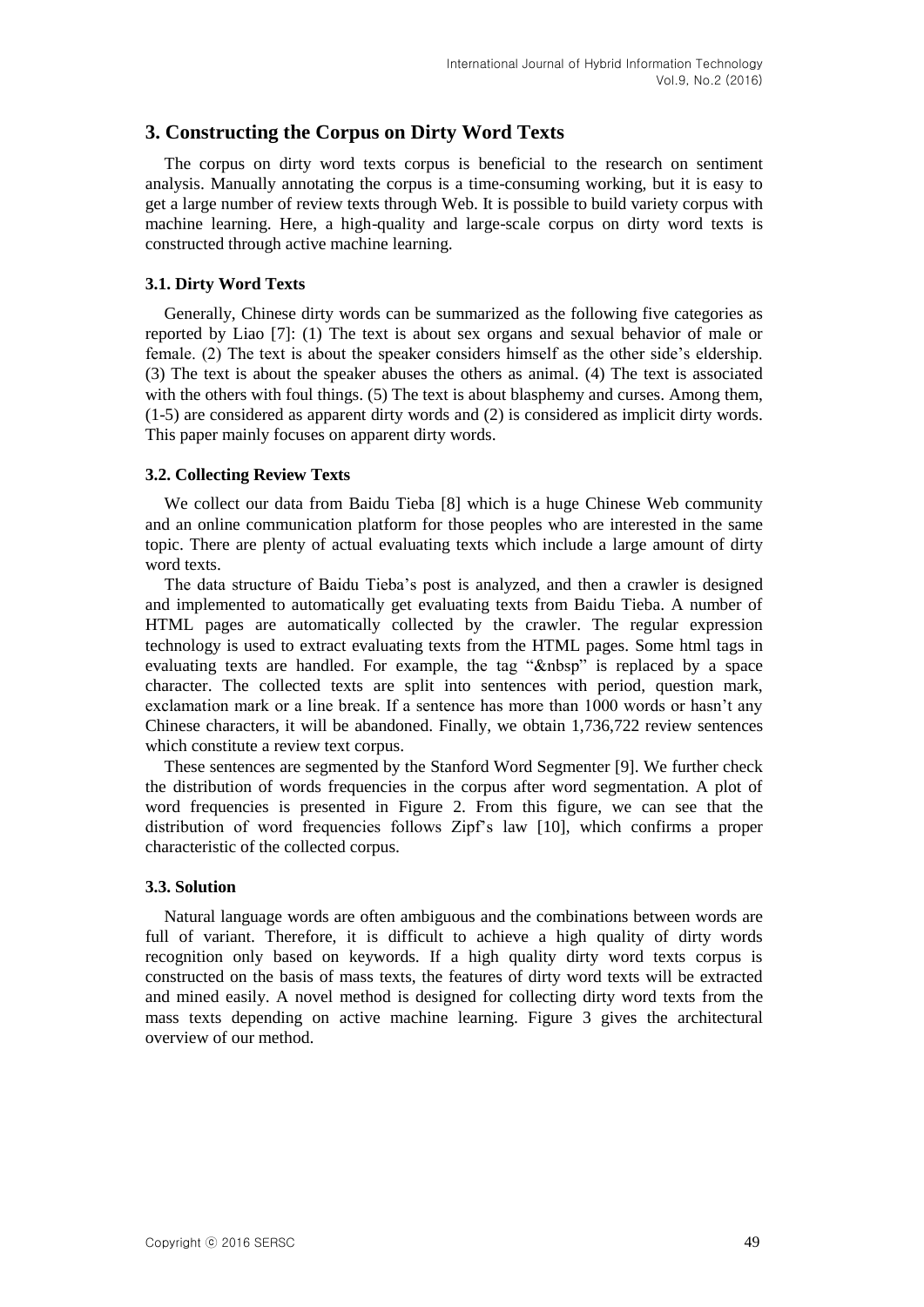International Journal of Hybrid Information Technology Vol.9, No.2 (2016)



**Figure 2. The Distribution of the Word Frequencies** 

As showed in Figure 3, we manually collect a small amount of typical features which constitute a dirty word features library. Then, a high-precision classifier is used to scan sentences in mass texts. Each sentence is assigned a weight value by the classifier. If a sentence"s value was larger than a threshold value, it would be considered as a dirty word sentence and be added into the dirty word sentences collection. If a sentence's value equal 0, it would not be considered as a dirty word sentence, which would be added to the no dirty word sentences collection. All the other sentences would be considered as unsure dirty word sentences, and would be added into the unsure collection. The dirty word sentence collection and the no dirty word sentence collection are processed separately in order to find high-frequency and typical features. An algorithm is designed to identify the most possibly features of dirty words, and the features would be checked manually. If a feature is considered as a dirty word, it would be added to the dirty word feature library. Then, these steps will be looped many times until the features which need to be manually checked become very few. Apparently, at the beginning, there are only a few of dirty word seeds, thus the sentence collection of no dirty word has a lot of dirty word sentences in fact. As the loop is executed, the collection of dirty word sentences would keep growing, and the collection of no dirty word sentences becomes smaller and smaller.

#### **3.4. A High-Precision Classifier**

We find that POS features and syntactic features of dirty word sentences have no apparent difference with ordinary sentences through statistics and observations. Unigram discards the orderly relationship between words, and the complexity of n-gram  $(n>3)$  is too high. Thus we analyze dirty word text through unigram, bigram and trigram of phrase.

According to the rules mentioned above, 400 dirty words sentences are selected manually from Baidu Tieba. These sentences are segmented by the Stanford Word Segmenter. Then, the word segment results are analyzed using the SRILM (The SRI Language Modeling Toolkit) tool [11]. Finally, 40 phrases are discovered.

Five annotators are invited to annotate each weight value of the 40 phrases. These weight values are among 1 to 10. Higher values mean the greater likelihood of the dirty words. The weight values of each word annotated by five annotators are calculated averagely. These phrases are regarded as the seeds of dirty words features. Table [1] presents all the seeds and their weight values.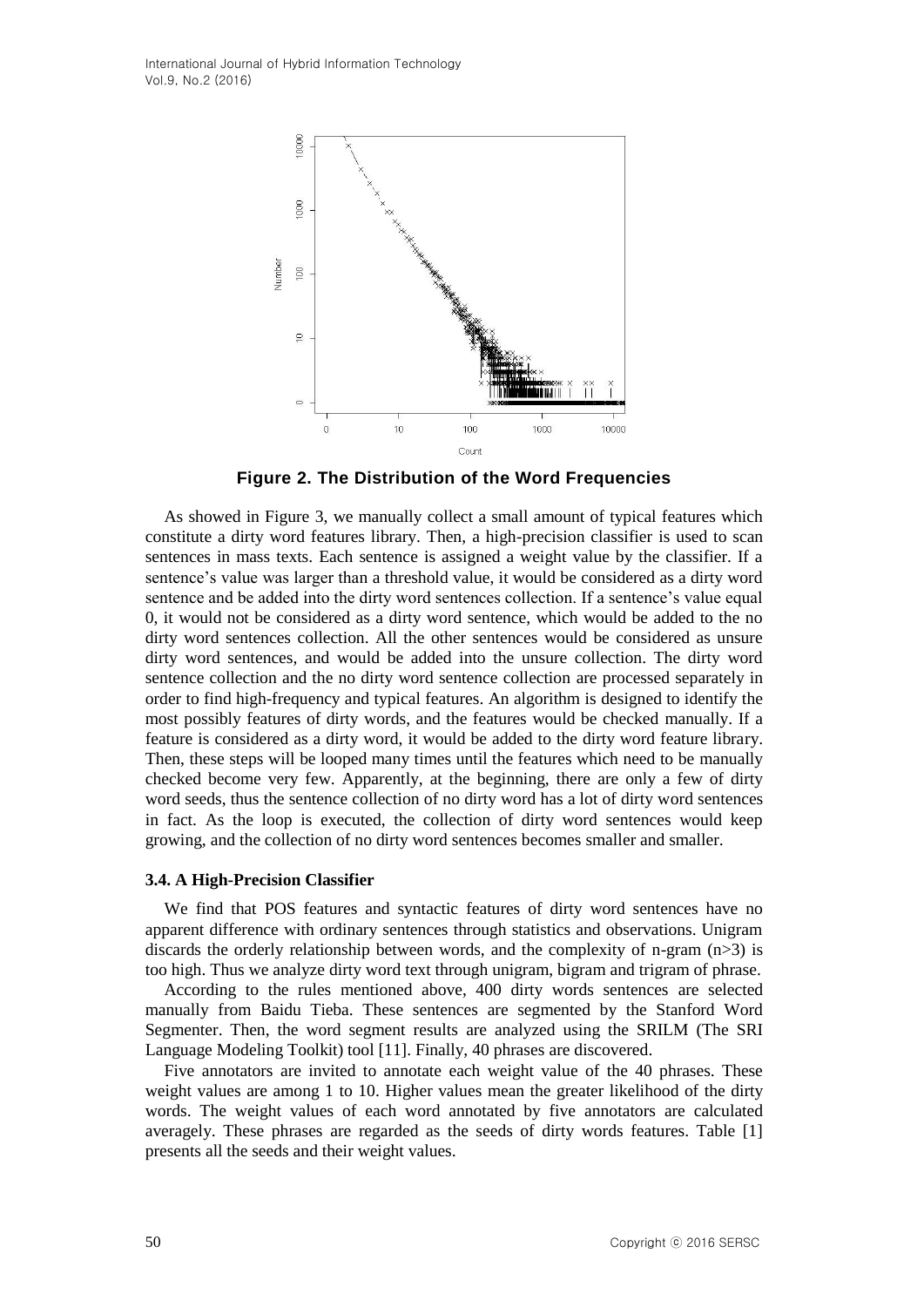International Journal of Hybrid Information Technology Vol.9, No.2 (2016)



**Figure 3. The Architectural Overview of our Method**

| Word           | Value | Word | Value | Word | Value | Word       | Value |
|----------------|-------|------|-------|------|-------|------------|-------|
| <b>SB</b>      | 10    | 婊子养的 | 10    | 狗臭屁  | 8     | 尼玛         |       |
| JB.            | 8     | 狗比样  | 10    | 他妈   | G.    | 赶          |       |
| 我艹             | 10    | 操    | Ð     | 鸟人   |       |            |       |
| $SB. \ldots$ . | 10    | 阴道   | 10    | 死去   |       | 王八蛋        |       |
| 贱              | Ð     | 发情   | 8     | TM   |       |            |       |
| 逼              |       | 草    |       | 滚    |       | 屄          | 10    |
| 狗              |       | 母狗   |       | 杂种   | 10    | <b>CNM</b> | 10    |
| B              |       | 泥马   | 10    | 全家   | າ     | 妈的         | 6     |
| 你个             |       | 妓女   | 10    |      |       | 死          | 5.    |
| 婊子             | 10    | 鸡巴   | 10    | 傻逼   | 10    | 肏          | 10    |

| Table 1. The Dirty Word Seeds and their Weight Values |  |  |  |  |  |  |  |
|-------------------------------------------------------|--|--|--|--|--|--|--|
|-------------------------------------------------------|--|--|--|--|--|--|--|

Formally, a sentence is represented as  $W = \{w_1, w_2, ..., w_n\}$ , where  $w_i$  is a word segment phrase. Features set is represented as F  $\{(fea_1, value_1), (fea_2, value_2)...(fea_m, value_m)\},$  where  $(fea_j, value_j)$  denotes the relationship between fea<sub>j</sub> and value<sub>j</sub>. Fvalue(fea<sub>j</sub>) is a function, which is used to get a specify feature's weight value. An algorithm is designed to detect whether a sentence is a piece of dirty word text or not. The algorithm is illustrated as follows.

Input: Sentence  $S_k$ 

Input: Features

Input: Threshold

Output: Sentence Foul Score and Foul Detection

- 1: Foul $(S_k)=0$ ;
- 2: for  $i=1$  to m

- 4: Foul $(S_k)$ =Foul $(S_k)$ + fvalue(fea<sub>i</sub>)
- 5: end if
- 6: end for
- 7: if  $Foul(S_k)$ > Threshold then
- 8:  $S_k$  is classified foul.
- 9: else if  $Foul(S_k)=0$  then
- 10:  $S_K$  is classified not foul.
- 11: else
- $12: S_k$  is classified uncertainty
- 13: end if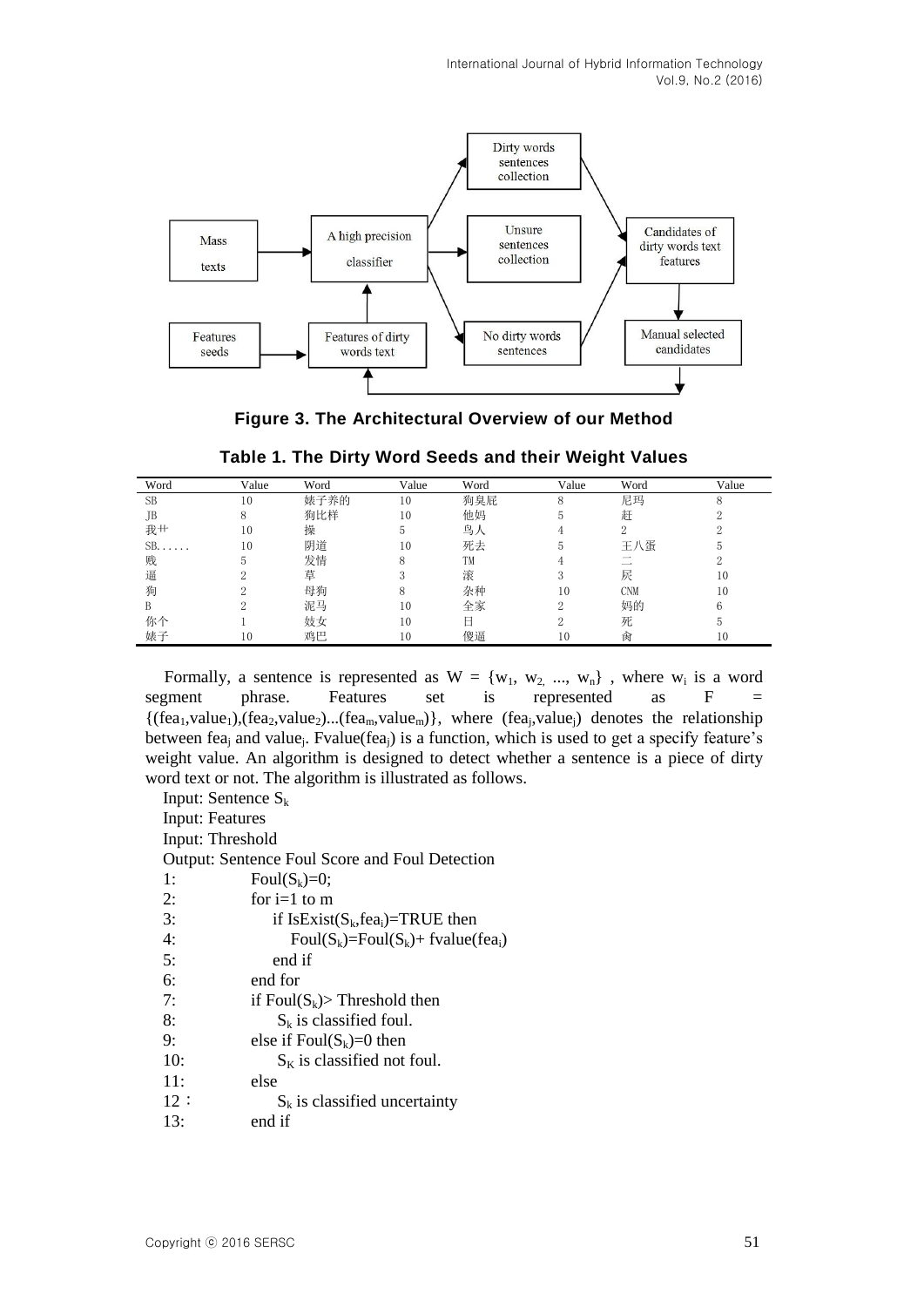International Journal of Hybrid Information Technology Vol.9, No.2 (2016)

When the dirty word feature library only includes 40 features as listed in Table 1, and the threshold value is assigned to 20. Empirical study shows that the high-precision classifier"s precision and recall are 96.29% and 20.47% respectively.

#### **3.5. Preprocessing**

Since the character "2(two)" and " $\exists$  (day)" are often appeared in date string, they are listed in Table 1. They might be mistakenly considered as dirty words. Therefore, all the date string was caught by regular expressions and replaced with empty.

#### **3.6. Features Recommendation**

Using the high-precision classifier, we find 284 dirty word sentences from 1,736,722 sentences. These sentences are analyzed on the unigram, bigram and trigram feathers therein. The features are sorted according to their frequencies and they are considered as candidate features. The top 5% of unigram features, the top 2% of bigram features and the top 1% of trigram features are selected. The CHI-square test was applied to calculate the selected features. The CHI-square test is one of the most commonly used statistical methods [12].<br>  $\chi^2$  (*features<sub>i</sub>*, *C<sub>j</sub>*) =  $\frac{N \times (A \times D - C \times B)^2}{(A + C) \times (B + D) + (A + B) \times (C + D)}$  (1) methods [12].

$$
\chi^{2}(features_i, C_j) = \frac{N \times (A \times D - C \times B)^2}{(A + C) \times (B + D) + (A + B) \times (C + D)}
$$
(1)

Where, N represents the total count of the training set, including dirty words sentences and no dirty words sentences. C<sub>i</sub> represents a specific category,  $C_i \in \{$  dirty words, no dirty words}. Feature<sub>i</sub> is a feature. The character A is the number of sentences which belong to the class  $C_j$  and contain Feature<sub>i</sub>. The character B is the number of sentences which do not belong to the class  $C_j$  and contain Feature<sub>i</sub>. The character C is the number of sentences which belong to the class  $C_j$  but not contain Feature<sub>i</sub>, and the character D is the number of sentences which do not belong to the class  $C_j$  and not contain Feature<sub>i</sub>.

#### **3.7. Corpus Constructing**

Constructing the dirty word text corpus is a process of multiple iterations. In the first round, the dirty word features library has 40 feature seeds. The high-precision classifier found 284 dirty words sentences from 1,736,722 sentences. Then, the frequency of unigram, bigram and trigram features are counted out by SRILM. The values of CHIsquare test are ordered by descending, and the top 50 features are recommended as candidate features of dirty words. These features are manually filtered. The filtered features are manually tagged with the weight values and then added to dirty word feature library. This is a typical active learning period. The loop started up again and the process is repeated until the number of dirty words sentences was more than 6,000.

The whole process is repeated 6 rounds. Consequently, 162 features and 6232 sentences are obtained from 1,736,722 sentences. Then, a high quality dirty word text corpus of sentence is generated. The number of sentences and the filtered features in each round are illustrated in Table [2].

| Round | Features before round Filtered sentences |      | Filtered features |
|-------|------------------------------------------|------|-------------------|
|       | 40                                       | 284  | 21                |
|       | 61                                       | 2120 | 36                |
|       | 97                                       | 3434 | 38                |
|       | 135                                      | 4675 | 15                |
|       | 150                                      | 5846 | 13                |
|       | 162                                      | 6232 |                   |

**Table 2. Features Obtained in Each Round**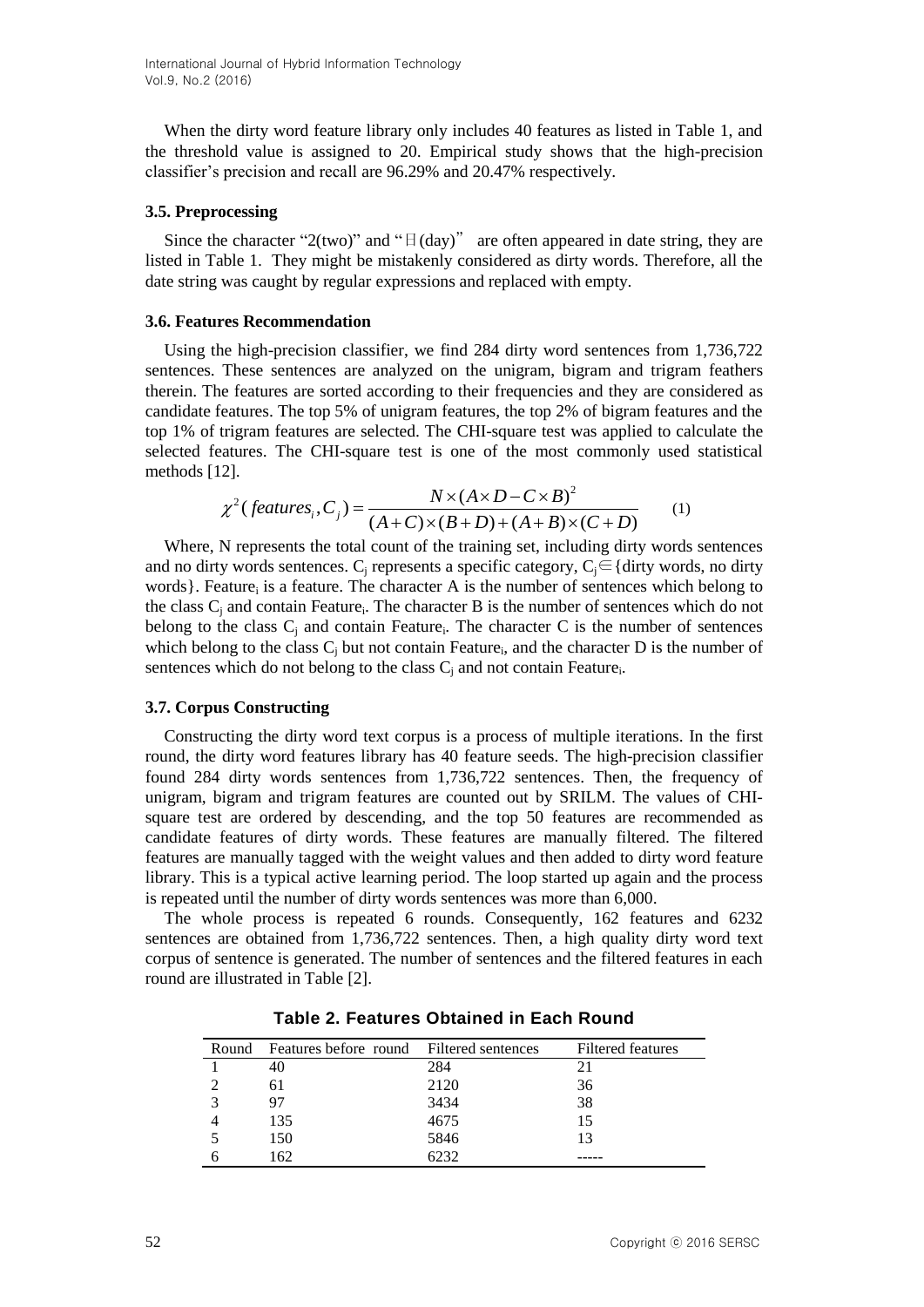## **4. Automatic Detecting Chinese Dirty Word Texts**

Once the dirty words text corpus is ready, we can use the automatic text classification method to realize the dirty words recognition. Baidu Baike [13] is a website which allows people involved in editing items. There are lots of introduction of famous peoples in the Baidu Baike site, which usually do not contain dirty words. We randomly selected famous persons' introductory texts on Baidu Baike site. These texts were considered as none dirty word text set. Then we can use text classifier for experiments. NB, KNN (K-Nearest Neighbor), ME and SVM classifiers are applied in our experiment.

#### **4.1. SVM and ME Classifiers**

SVM [14] seeks a decision surface to separate the training data points into two classes and makes decisions based on the support vectors that are selected as the only effective elements in the training set. SVM want to find the hyperplane which not only separates the training data but also has a maximal margin. A simple linear support vector machine example is showed in Figure 4. Previous studies report that SVM is very effective for the task of automatic text classification [15].



**Figure 4. A Simple Linear Support Vector Machine Example**

Maximum entropy (ME) model is a probability estimation technique widely used for a variety of natural language tasks. ME makes no assumptions about the relationships between features, and so might potentially perform better when conditional independence assumptions [1]. The objective of this mode is to estimate of the probability, *i.e.,* P(c|d), with the following formula:

$$
P_{ME}(c | d) := \frac{1}{Z(d)} \exp(\sum_{i} \lambda_{i,c} F_{i,c}(d, c'))
$$
 (2)

Where  $Z(d)$  is a normalization function.  $F_{i,c}$  is a feature/class function for feature  $f_i$  and class c. It is defined as follow:

$$
F_{i,c}(d,c') := \begin{cases} 1 & n_i(d) > 0 \text{ and } c = c \\ 0 & otherwise \end{cases}
$$
 (3)

### **4.2. Feature Selection**

A good feature selection is not only beneficial to reduce the computational complexity, but also to improve the performance. There are several familiar feature selection methods,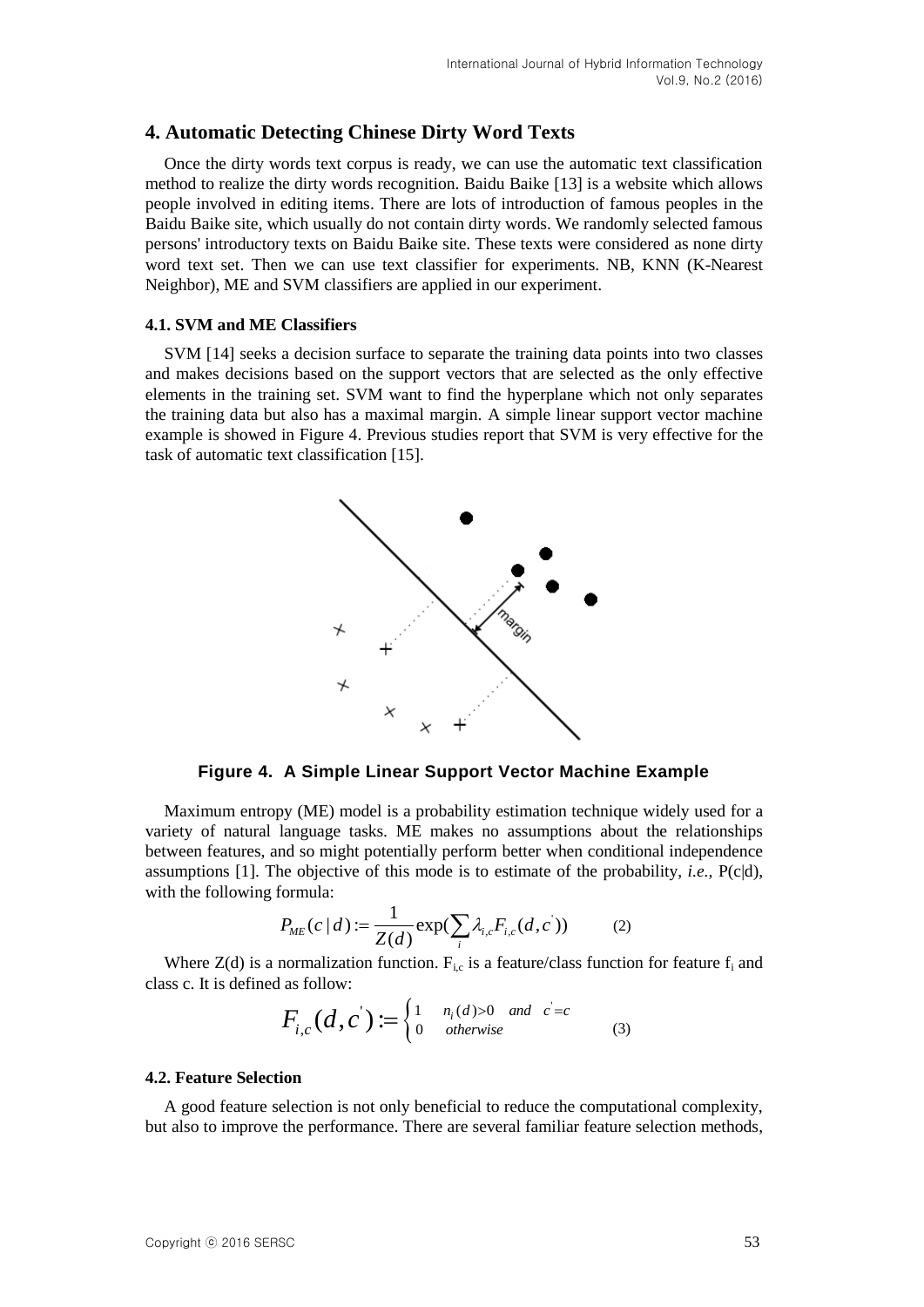such as DF (document frequency), TF-IDF, IG (information gain), MI (mutual information) and CHI [16].

DF is simply count the number of documents containing the feature. TF–IDF is a metric that multiplies the two quantities TF and IDF. Here, TF provides a direct estimation of the occurrence probability of a term when it is normalized by the total frequency. On the other hand, IDF can be interpreted as "the amount of information" in conventional information theory [17]. IG is used to calculate the number of bits of information obtained for category prediction given a feature. CHI can measure the lack of independence between a term and the category.

In this study, we employ CHI as our feature selection method due to its good performance in previous studies. Similar to the corpus constructing, we use word unigrams, bigrams and trigrams as the features in the experiments of performing automatic detection on dirty word texts.

## **4.3. Experiments**

SVM and ME are used to detect Chinese dirty word texts. The SVM classifier is implemented with the tool LIBSVM [18], which is currently one of the most widely used SVM software. It is designed and implemented by Taiwan University's Lin. The ME classifier is implemented with the tool by Zhang [10] in Northeastern University China. 5 folds cross test is performed and the results are averaged.

The 6232 sentences are used as the data set of dirty word texts. We collected 6656 sentences from the Baidu Baike personal introduction, which was regarded as the data set of none dirty word texts. First, two text sets are segmented by the Stanford Word Segmenter. Then, stop words are removed from word segmentation results. Then, unigram, bigram and trigram features are counted out, and these results were sorted by frequency. Afterwards, the top 5% of unigram features, the top 2% of bigram features and the top 1% of trigram features were selected. CHI-square test is applied to calculate the selected features again. The experiments are conducted with the top 200, 400, 600, 800, 1000, 1500 and 2000 features. Table [3] shows the results of the classification experiments.

From Table [3], we can see that:

- Both SVM and ME are effective for automatic detecting dirty words text.
- The precision of classifying slightly increase when the number of features increases.
- The recall of classifying slightly decreased when the number of features increases.
- F-Measure is stabilized at over 98% in each experiment.

| Features |           | <b>SVM</b> |           |           | ME     |           |
|----------|-----------|------------|-----------|-----------|--------|-----------|
| number   | Precision | Recall     | F-Measure | Precision | Recall | F-Measure |
| 200      | 99.35%    | 97.75%     | 98.54%    | 97.64%    | 99.60% | 98.61%    |
| 400      | 99.43%    | 97.51%     | 98.46%    | 97.25%    | 99.28% | 98.25%    |
| 600      | 99.59%    | 97.35%     | 98.46%    | 96.12%    | 99.44% | 97.75%    |
| 800      | 99.59%    | 97.11%     | 98.33%    | 96.88%    | 99.60% | 98.22%    |
| 1000     | 99.83%    | 96.79%     | 98.29%    | 97.09%    | 99.20% | 98.13%    |
| 1500     | 99.92%    | 96.55%     | 98.20%    | 97.40%    | 99.12% | 98.25%    |
| 2000     | 100.00%   | 96.39%     | 98.16%    | 98.01%    | 99.04% | 98.52%    |

**Table 3. The Results of Detecting Dirty Word Texts**

These experimental results show that machine learning method is a practical approach for automatic identification of dirty word texts. In practice, we need to adjust the balance of precision and recall.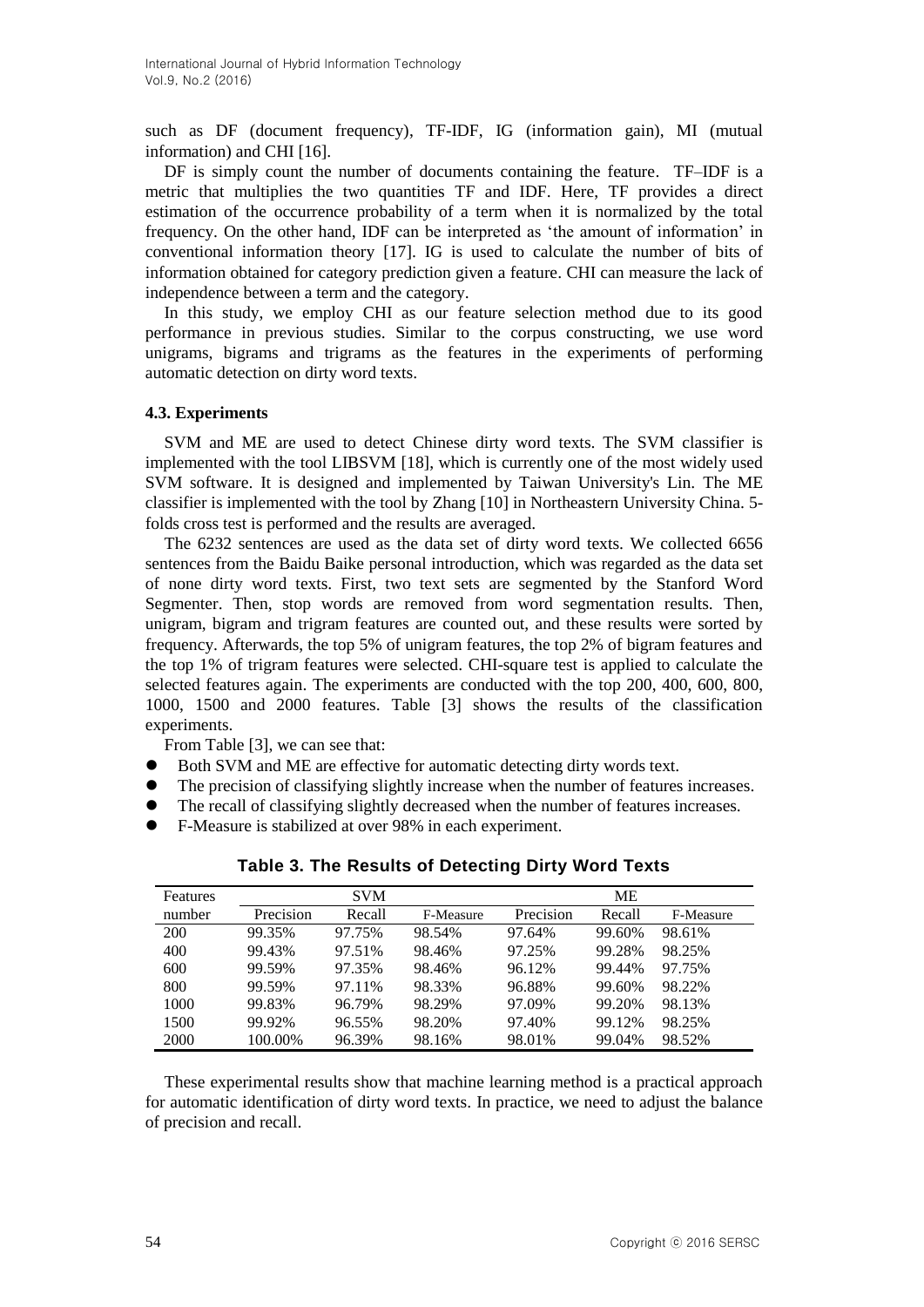## **5 Conclusion**

In this paper, we focus on analyzing dirty words in Chinese texts. Specifically, we propose an active learning approach to constructing a Chinese text corpus containing many dirty word sentences from a mass review collection. On this basis, we use the corpus to train machine learning-based classifier to automatically detect dirty word texts. Empirical studies show that our approach achieves outstanding results for this task.

In our future work, we will apply our classifiers in many online forum, blog or micro blogging platforms to filter dirty word texts. Meanwhile, we would like to employ our corpus and detection methods in sentiment classification to help detect negative comments. Moreover, we would like to apply our approach of constructing corpus to some other task in the community of natural language processing.

## **References**

- [1] B. Pang, L. Lee and S. Vaithyanathan, "Thumbs up?: sentiment classication using machine learning techniques", Proceedings of the ACL-02 conference on Empirical methods in natural language processing, Association for Computational Linguistics, vol. 10, **(2002)**, pp. 79-86.
- [2] H. Cui, V. Mittal and M. Datar, "Comparative experiments on sentiment classification for online product reviews", AAAI, vol. 6, **(2006)**, pp. 1265-1270.
- [3] V. Ng, S. Dasgupta and S. M. Arin, "Examining the role of linguistic knowledge sources in the automatic identification and classification of reviews", Proceedings of the COLING/ACL on Main conference poster sessions, Association for Computational Linguistics, **(2006)**, pp. 611-618.
- [4] S. Somasundaran, J. Wiebe, P. Hoffmann and D. Litman, "Manual annotation of opinion categories in meetings", Proceedings of the Workshop on Frontiers in Linguistically Annotated Corpora, Association for Computational Linguistics, **(2006)**, pp. 54-61.
- [5] J. Wiebe, T. Wilson and C. Cardie, "Annotating expressions of opinions and emotions in language", Language resources and evaluation, vol. 39, **(2005)**, pp. 165-210.
- [6] S. Tong and D. Koller, "Support vector machine active learning with applications to text classification", The Journal of Machine Learning Research, vol. 2, **(2002)**, pp. 45-66.
- [7] L. De-Ming, "Sexual Consciousness Orientation of Dirty Words", Journal of Eastern Liao ning University (Social Sciences), vol. 11, **(2009)**, pp. 25-30.
- [8] http://tieba.baidu.com/.
- [9] H. Tseng, P. Chang, G. Andrew, D. Jurafsky and C. Manning, "A conditional random field word segmenter for SIGHAN bakeoff 2005", Proceedings of the Fourth SIGHAN Workshop on Chinese Language Processing, **(2009)**, pp. 171-172.
- [10] L. Q. Ha, E. I. Sicilia-Garcia, J. Ming and F. J. Smith, "Extension of Zipf's law to words and phrases", Proceedings of the 19th international conference on Computational linguistics, Association for Computational Linguistics, vol. 1, **(2002)**.
- [11] A. Stolcke, "SRILM-an extensible language modeling toolkit", INTERSPEECH, **(2002)**.
- [12] N. Mantel, "Chi-square tests with one degree of freedom; extensions of the Mantel-Haenszel procedure", Journal of the American Statistical Association, vol. 58, no. 303, **(1963)**, pp. 690-700.
- [13] http://baike.baidu.com/.
- [14] V. Vapnik, "The nature of statistical learning theory", Springer Science & Business Media, **(2000)**.
- [15] T. Joachims, "Transductive inference for text classification using support vector machines", ICML, vol. 99, **(1999)**, pp. 200-209.
- [16] Y. Yang and J. O. Pedersen, "A comparative study on feature selection in text categorization", ICML, vol. 97, **(1997)**, pp. 412-420.
- [17] A. Aizawa, "An information-theoretic perspective of TF-IDF measures", Information Processing & Management, vol. 39, **(2003)**, no. 1, pp. 45-65.
- [18] C. Chih-Chung and C.-J. Lin, "LIBSVM: a library for support vector machines", ACM Transactions on Intelligent Systems and Technology (TIST), vol. 2, no. 3, **(2011)**, pp. 27-27.
- [19] Z. Le, "Maximum entropy modeling toolkit for Python and C++", Natural Language Processing Lab, Northeastern University, China, **(2004)**.